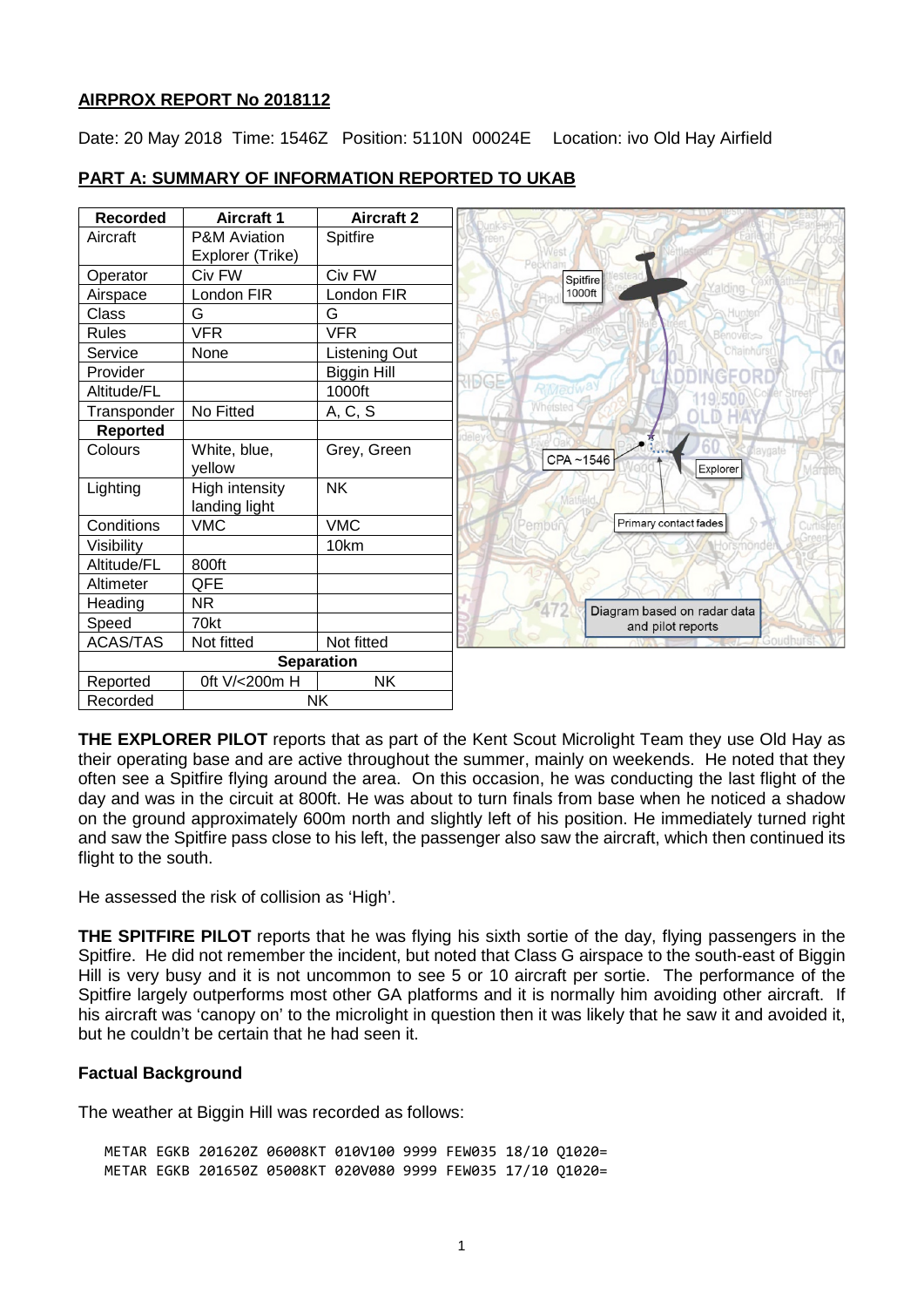### **Analysis and Investigation**

#### **UKAB Secretariat**

The microlight and Spitfire pilots shared an equal responsibility for collision avoidance and not to operate in such proximity to other aircraft as to create a collision hazard<sup>[1](#page-1-0)</sup>. An aircraft operated on or in the vicinity of an aerodrome shall conform with or avoid the pattern of traffic formed by other aircraft in operation<sup>[2](#page-1-1)</sup>.

## **Summary**

An Airprox was reported when an Explorer microlight and a Spitfire flew into proximity near Old Hay airfield at 1546hrs on Sunday 20<sup>th</sup> May 2018. Both pilots were operating under VFR in VMC, neither were receiving an ATS.

# **PART B: SUMMARY OF THE BOARD'S DISCUSSIONS**

Information available consisted of reports from the pilots of both aircraft and radar photographs/video recordings.

The Board first looked at the actions of the Explorer pilot. He was flying a visual circuit at Old Hay and was turning onto final when he saw a shadow on the ground, he turned right and saw the Spitfire pass to his left. No air traffic service was available to the pilot, the Spitfire was not on the same frequency, and without any CWS fitted there was no way for the Explorer pilot to know about the Spitfire prior to seeing him. The Board thought that this incident demonstrated to pilots the need maintain a robust look-out at all times, even in the visual circuit, and commended the Explorer pilot for doing so at a critical stage of flight.

For his part, the Spitfire pilot was flying in Class G airspace, also without an ATS. Some members wondered whether he would have been better served calling Farnborough for a LARS service, rather than listening out on Biggin Hill, bearing in mind that Biggin Hill are not radar equipped and therefore even if the pilot had asked for a service they would not be able to give Traffic Information on anything other than that which was on their frequency. That said, it was noted that the Microlight was not showing on the NATS radars and therefore it was unlikely that any ATC unit could have given Traffic Information in this case. Some members familiar with Biggin Hill operations also commented that Paddock Wood was an informal reporting point for Biggin Hill and so listening on the Biggin Hill frequency would have provided some information on aircraft joining the Biggin circuit from that area. However, more importantly, members noted that both Old Hay and Laddingford airfields were marked on the VFR chart, and the Board was quick to agree that by flying at 1000ft in their vicinity as shown on the radar replay, the Spitfire pilot had placed himself in confliction with the visual circuits of both. Choosing an altitude just 500ft higher would have provided a much more comfortable margin of avoidance and, in this respect, although noting that the airspace in the vicinity was congested, the Board noted that the base of controlled airspace in this area was at 3500ft and therefore the Spitfire pilot could easily have chosen to fly at a higher altitude without concern about infringing CAS.

In determining the cause of the Airprox, the Board quickly agreed that the Spitfire pilot had not avoided the pattern of traffic at Old Hay and had consequently flown into conflict with the microlight. Turning to the risk, the Board thought that it was unlikely that the Spitfire pilot had seen the microlight, otherwise he probably would have turned more markedly to increase the separation. Some members thought that because the microlight pilot was already in the turn when he saw the Spitfire, there was never a risk of collision. However, others argued that the turn taken by the slow-moving microlight was unlikely to have materially increased the separation and that, accordingly, safety had been much reduced below

l

<span id="page-1-0"></span><sup>1</sup> SERA.3205 Proximity.

<span id="page-1-1"></span><sup>2</sup> SERA.3225 Operation on and in the Vicinity of an Aerodrome.